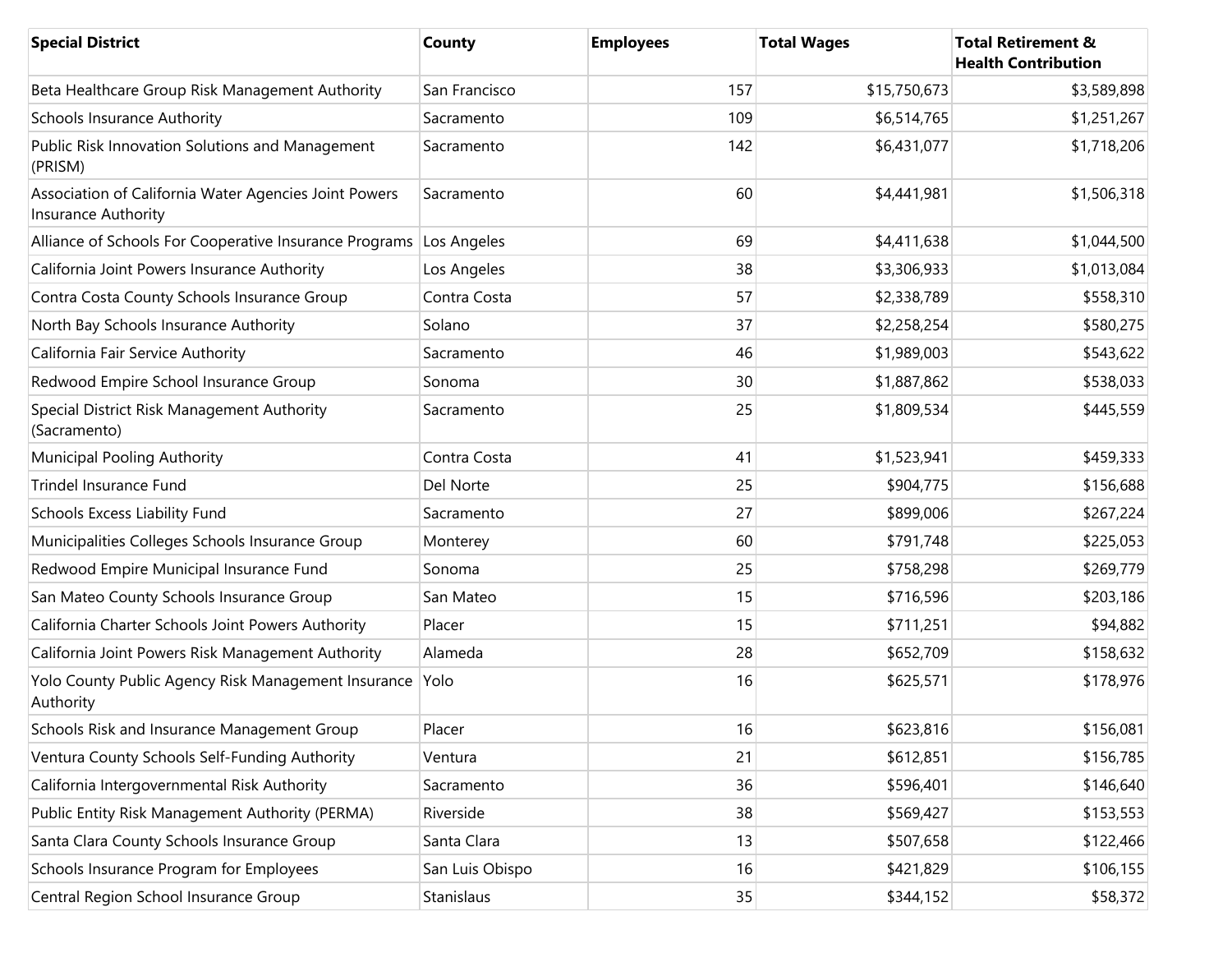| California Association for Park and Recreation Indemnity Sacramento                                                  |              | 11 | \$331,131 | \$45,341 |
|----------------------------------------------------------------------------------------------------------------------|--------------|----|-----------|----------|
| Shasta-Trinity School Insurance Group                                                                                | Shasta       | 36 | \$322,558 | \$60,133 |
| Alameda County Schools Insurance Group                                                                               | Alameda      | 22 | \$250,238 | \$92,630 |
| Tri County Schools Insurance Group                                                                                   | Sutter       | 57 | \$245,086 | \$80,567 |
| Monterey Educational Risk Management Authority                                                                       | Monterey     | 26 | \$229,555 | \$70,589 |
| Gerber-Las Flores Community Services District                                                                        | Tehama       | 9  | \$188,599 | \$36,500 |
| <b>Butte Schools Self-Funded Programs</b>                                                                            | <b>Butte</b> | 27 | \$180,613 | \$28,491 |
| Tuolumne Joint Powers Authority                                                                                      | Tuolumne     | 20 | \$166,049 | \$18,600 |
| Kings County Self-Insured Schools District                                                                           | Kings        | 11 | \$118,938 | \$27,438 |
| Valley Insurance Programs Joint Powers Authority (Los<br>Angeles)                                                    | Los Angeles  | 5  | \$112,008 | \$41,666 |
| Golden State Risk Management Authority                                                                               | Glenn        | 9  | \$4,500   | \$0      |
| Authority for California Cities Excess Liability (ACCEL)                                                             | Tulare       | 12 | \$0       | \$0      |
| Bay Area Community College Districts Joint Power<br>Agency                                                           | Santa Clara  | 8  | \$0       | \$0      |
| Bay Area Housing Authority Risk Management Agency                                                                    | Alameda      | 6  | \$0       | \$0      |
| Bay Area Schools Insurance Cooperative                                                                               | Alameda      | 4  | \$0       | \$0      |
| Bay Cities Joint Powers Insurance Authority                                                                          | Alameda      | 7  | \$0       | \$0      |
| Benefit & Liability Programs of California                                                                           | Los Angeles  | 4  | \$0       | \$0      |
| Benefits Liability Excess Fund                                                                                       | Los Angeles  | 3  | \$0       | \$0      |
| Big Independent Cities Excess Pool Joint Powers<br>Agreement                                                         | Orange       | 6  | \$0       | \$0      |
| California Affiliated Risk Management Authorities<br>(CARMA)                                                         | Sacramento   | 5  | \$0       | \$0      |
| California Association of Mutual Water Companies Joint Los Angeles<br>Powers Risk and Insurance Management Authority |              | 8  | \$0       | \$0      |
| California Housing Workers Compensation Authority                                                                    | Fresno       | 32 | \$0       | \$0      |
| California Insurance Pool Authority                                                                                  | Orange       | 13 | \$0       | \$0      |
| California Risk Management Authority (CRMA II)                                                                       | Madera       | 11 | \$0       | \$0      |
| California Risk Management Authority (CRMA)                                                                          | Madera       | 12 | \$0       | \$0      |
| California Rural Water Risk Management Authority                                                                     | Sacramento   | 3  | \$0       | \$0      |
| California Sanitation Districts Risk Management<br>Authority                                                         | Monterey     | 60 | \$0       | \$0      |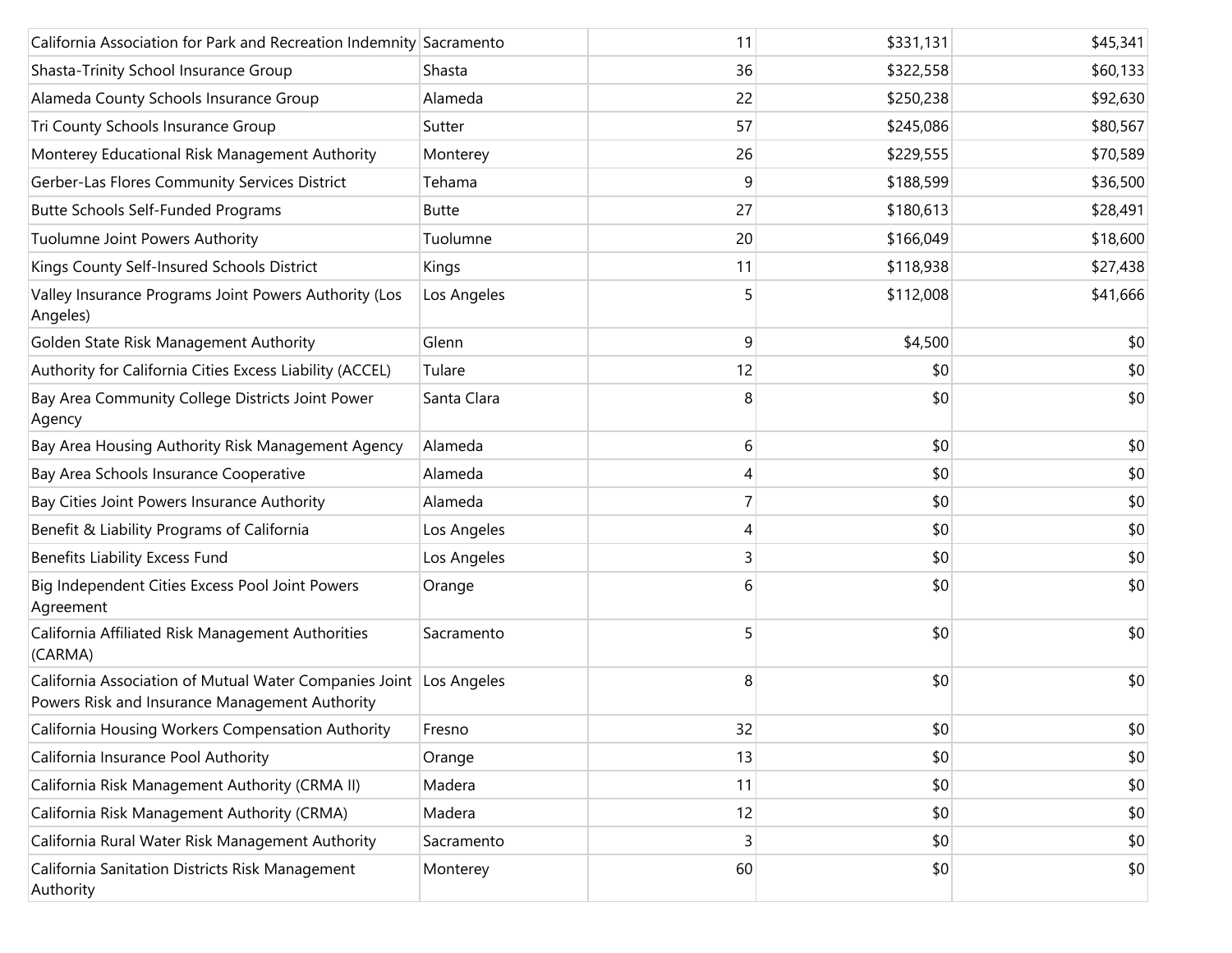| California Schools Employee Benefit Association                                  | San Bernardino | 10 | \$0 | \$0 |
|----------------------------------------------------------------------------------|----------------|----|-----|-----|
| California Schools Employee Benefits Organization                                | Ventura        | 10 | \$0 | \$0 |
| California Schools Risk Management                                               | San Bernardino | 10 | \$0 | \$0 |
| California State University Risk Management Authority                            | Los Angeles    | 40 | \$0 | \$0 |
| California Transit Systems Joint Powers Authority                                | Sacramento     | 31 | \$0 | \$0 |
| Central California Vector Control Joint Powers Agency                            | Madera         | 5  | \$0 | \$0 |
| Central San Joaquin Valley Risk Management Authority                             | Tulare         | 57 | \$0 | \$0 |
| Central Tulare County School Districts Self-Insurance<br>Authority               | Tulare         | 6  | \$0 | \$0 |
| Central Valley Schools Joint Powers Authority                                    | Los Angeles    | 8  | \$0 | \$0 |
| Community College Insurance Group                                                | Los Angeles    | 3  | \$0 | \$0 |
| Contra Costa and Solano Counties School District Self<br>Insurance Authority     | Contra Costa   | 11 | \$0 | \$0 |
| East Bay Schools Insurance Group                                                 | Alameda        | 16 | \$0 | \$0 |
| El Dorado County Risk Management Authority                                       | El Dorado      | 5  | \$0 | \$0 |
| Employment Risk Management Authority (ERMA)                                      | Sacramento     | 12 | \$0 | \$0 |
| Exclusive Risk Management Authority of California                                | Los Angeles    | 4  | \$0 | \$0 |
| Fire Agencies Insurance Risk Authority                                           | Marin          | 13 | \$0 | \$0 |
| Fire Agencies Self Insurance System (FASIS)                                      | Sacramento     | 11 | \$0 | \$0 |
| Fire District Association of California Employment<br><b>Benefits Authority</b>  | Sacramento     | 5  | \$0 | \$0 |
| Fresno Area Self-Insurance Benefits Organization                                 | Fresno         | 10 | \$0 | \$0 |
| Fresno County Self Insurance Group                                               | Fresno         | 11 | \$0 | \$0 |
| High Desert Schools Joint Powers Authority                                       | San Bernardino | 3  | \$0 | \$0 |
| Housing Authority Risk Retention Pool                                            | Alameda        | 9  | \$0 | \$0 |
| Imperial County School Districts Liability/Property Self-<br>Insurance Authority | Imperial       | 3  | \$0 | \$0 |
| Imperial Valley Schools Joint Powers Authority (IVSJPA)                          | San Diego      | 8  | \$0 | \$0 |
| Independent Cities Risk Management Authority                                     | Los Angeles    | 48 | \$0 | \$0 |
| Local Agency Workers Compensation Excess Joint<br>Powers Authority               | Riverside      | 4  | \$0 | \$0 |
| Los Angeles Unified School District Risk Management<br>Authority                 | Los Angeles    | 3  | \$0 | \$0 |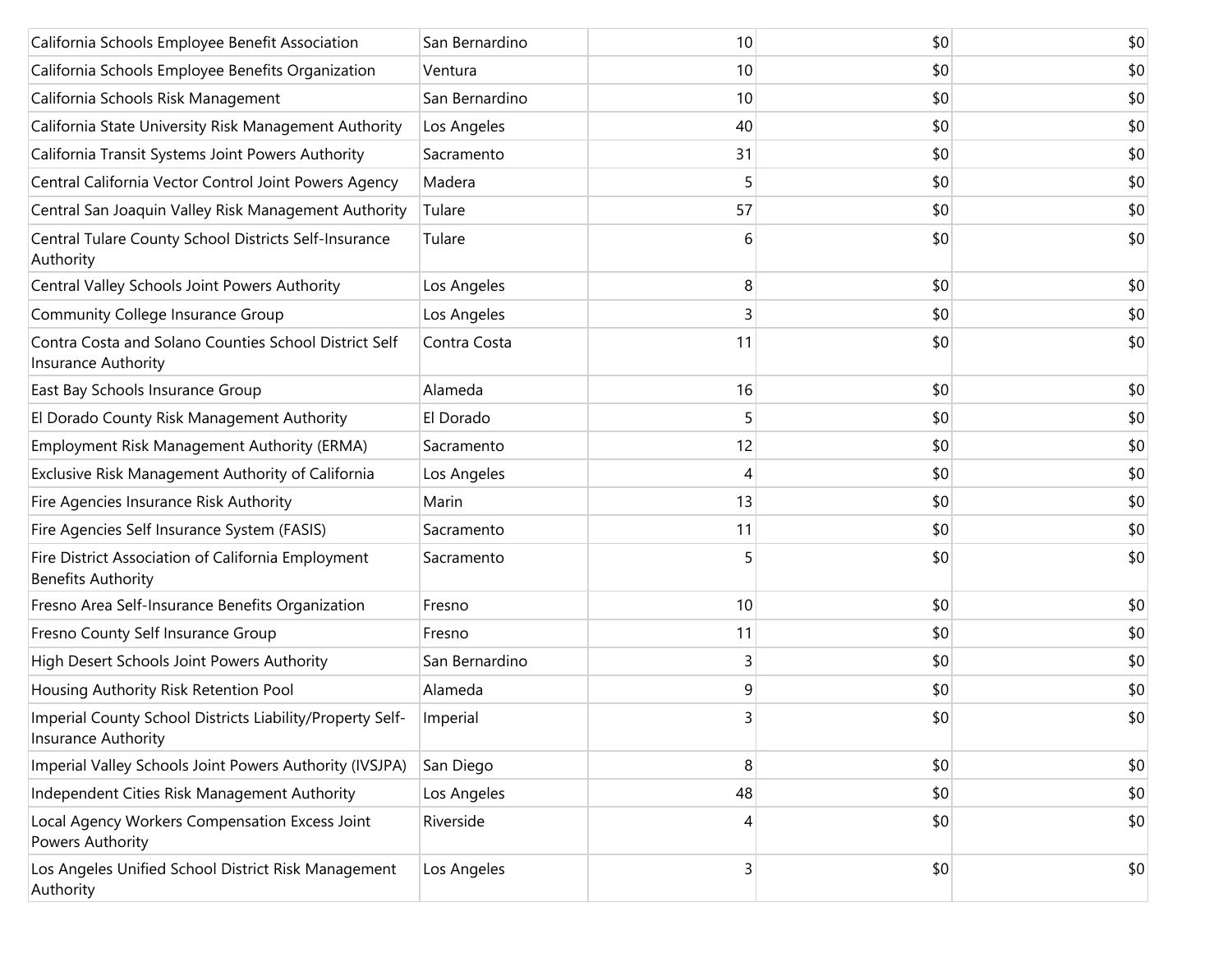| Marin Schools Insurance Authority                                          | Marin          | 21             | \$0 | \$0 |
|----------------------------------------------------------------------------|----------------|----------------|-----|-----|
| Merced County Schools Insurance Group I                                    | Merced         | 20             | \$0 | \$0 |
| Merge Risk Management Joint Powers Authority                               | Los Angeles    | 5              | \$0 | \$0 |
| Monterey Bay Area Self-Insurance Authority                                 | Monterey       | 10             | \$0 | \$0 |
| Monterey County Liability and Property Self-Insurance<br>Authority         | Monterey       | 30             | \$0 | \$0 |
| Monterey County Local Agencies Insurance Authority                         | Monterey       | 4              | \$0 | \$0 |
| Municipal Insurance Cooperative                                            | San Bernardino | 8              | \$0 | \$0 |
| Municipal Services Authority                                               | Monterey       | 3              | \$0 | \$0 |
| North Coast Schools Insurance Group                                        | Humboldt       | 9              | \$0 | \$0 |
| North Coast Schools Medical Insurance Group                                | Humboldt       | 17             | \$0 | \$0 |
| North Valley Schools Insurance Group                                       | <b>Butte</b>   | 17             | \$0 | \$0 |
| Northeastern Joint Powers Authority                                        | Siskiyou       | 8              | \$0 | \$0 |
| Northern California Cities Self Insurance Fund                             | Shasta         | 22             | \$0 | \$0 |
| Northern California Community College Pool                                 | Santa Clara    | 5              | \$0 | \$0 |
| Northern California Community Colleges Joint Powers<br>Agency              | Yuba           | 11             | \$0 | \$0 |
| Northern California Regional Liability Excess Fund                         | Stanislaus     | 44             | \$0 | \$0 |
| Northern California School Insurance Group                                 | Butte          | 23             | \$0 | \$0 |
| Northern California Special Districts Insurance Authority                  | Sacramento     | 13             | \$0 | \$0 |
| Northern Orange County Liability and Property Self-<br>Insurance Authority | Orange         | 13             | \$0 | \$0 |
| Northern Orange County Self-Funded Workers<br><b>Compensation Agency</b>   | Orange         | 12             | \$0 | \$0 |
| Orange County Fringe Benefit Joint Powers Agreement                        | Orange         | 7              | \$0 | \$0 |
| Organization of Self-Insured Schools                                       | Fresno         | 11             | \$0 | \$0 |
| Protected Insurance Program for Schools                                    | Los Angeles    | 9              | \$0 | \$0 |
| PTSC-MTA Risk Management Authority                                         | Los Angeles    | 5              | \$0 | \$0 |
| Public Agencies Self Insurance System                                      | San Diego      | $\overline{7}$ | \$0 | \$0 |
| <b>Public Agency Coalition Enterprise</b>                                  | Merced         | 26             | \$0 | \$0 |
| Public Agency Self-Insurance Agency                                        | San Bernardino | 3              | \$0 | \$0 |
| Riverside Employer / Employee Partnership For Benefits                     | Riverside      | 32             | \$0 | \$0 |
| Riverside Schools Insurance Authority                                      | Riverside      | 17             | \$0 | \$0 |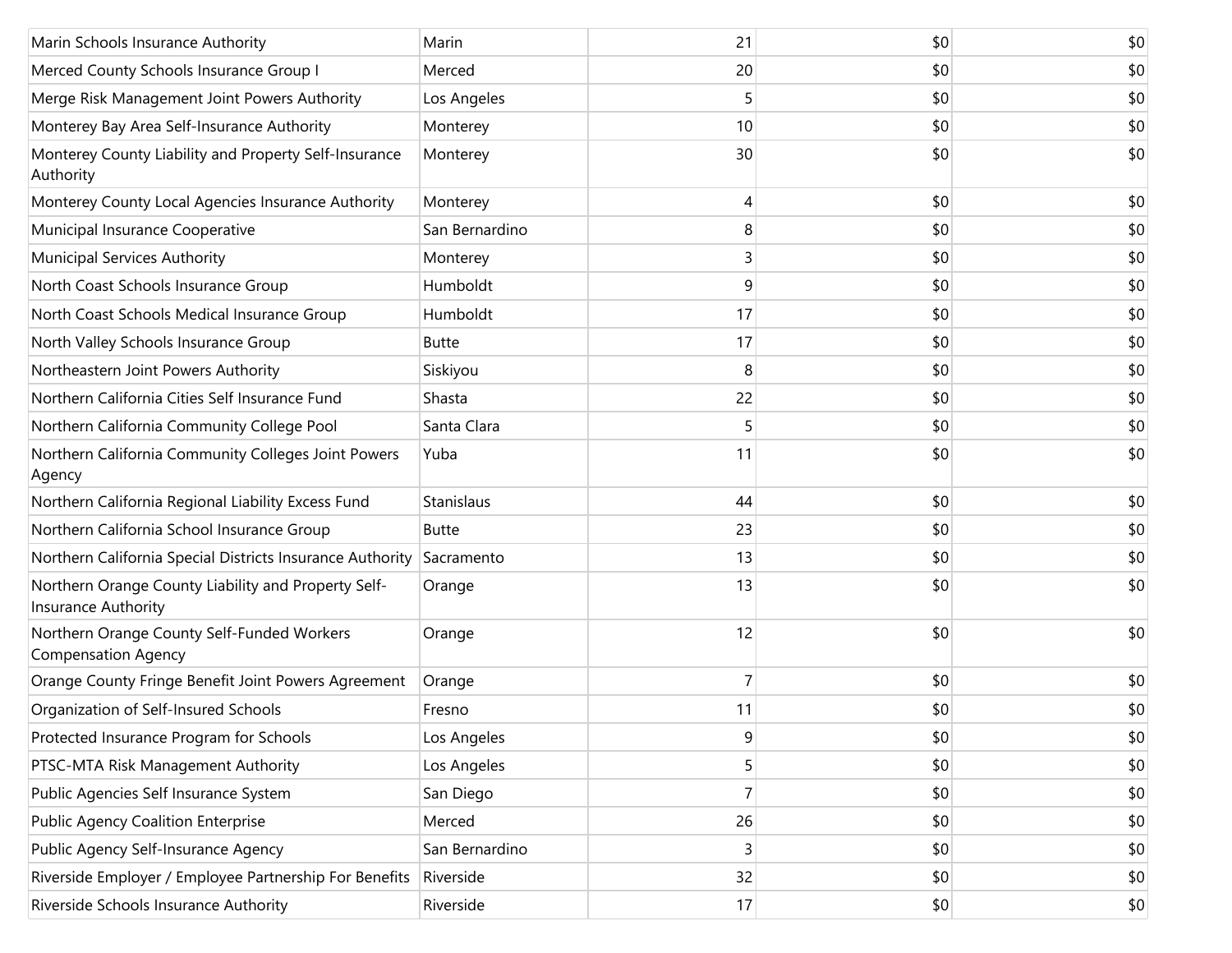| Riverside Schools Risk Management Authority                                              | Riverside     | 20 | \$0 | \$0 |
|------------------------------------------------------------------------------------------|---------------|----|-----|-----|
| San Diego County Schools Fringe Benefits Consortium                                      | San Diego     | 3  | \$0 | \$0 |
| San Diego County Schools Risk Management Joint<br>Powers Authority                       | San Diego     | 3  | \$0 | \$0 |
| San Diego Pooled Insurance Program                                                       | San Diego     | 12 | \$0 | \$0 |
| San Gabriel Valley School Districts Self Insurance<br>Authority for Liability            | Los Angeles   |    | \$0 | \$0 |
| San Gabriel Valley School Districts Self-Insurance<br>Authority for Workers Compensation | Los Angeles   | 5  | \$0 | \$0 |
| San Joaquin County Schools Property and Liability<br>Insurance Group                     | San Joaquin   | 10 | \$0 | \$0 |
| San Joaquin County Schools Workers Compensation<br>Insurance Group                       | San Joaquin   | 12 | \$0 | \$0 |
| Santa Barbara County Schools Self-Insurance Program<br>for Employees                     | Santa Barbara | 3  | \$0 | \$0 |
| Santa Cruz County Fire Agencies Insurance Group                                          | Santa Cruz    | 11 | \$0 | \$0 |
| Santa Cruz County Schools Health Insurance Group                                         | Santa Cruz    | 8  | \$0 | \$0 |
| Santa Cruz-San Benito County Schools Insurance Group                                     | Santa Cruz    | 22 | \$0 | \$0 |
| School Employees Trust-Tulare                                                            | Tulare        |    | \$0 | \$0 |
| School Insurance Group Northern Alliance II                                              | Los Angeles   | 8  | \$0 | \$0 |
| Schools Alliance for Workers Compensation Excess Self-<br>Funded Joint Powers Authority  | Santa Clara   |    | \$0 | \$0 |
| <b>Schools Association For Excess Risk</b>                                               | Los Angeles   | 4  | \$0 | \$0 |
| Schools Insurance Group Northern Alliance                                                | Mendocino     | 18 | \$0 | \$0 |
| Schools Linked For Insurance Management                                                  | Los Angeles   |    | \$0 | \$0 |
| Schools Self Insurance of Contra Costa County                                            | Contra Costa  | 18 | \$0 | \$0 |
| Self-Insurance Program for Imperial County                                               | Imperial      | 4  | \$0 | \$0 |
| Self-Insurance Risk Management Authority                                                 | Los Angeles   | 10 | \$0 | \$0 |
| Self-Insurance Risk Management Authority II for<br>Liability and Property Protection     | Los Angeles   | 12 | \$0 | \$0 |
| Self-Insurance Risk Management Authority III -<br><b>Employee Benefits</b>               | Los Angeles   | 7  | \$0 | \$0 |
| Self-Insured Schools of California SISC I - Workers<br>Compensation                      | Kern          | 21 | \$0 | \$0 |